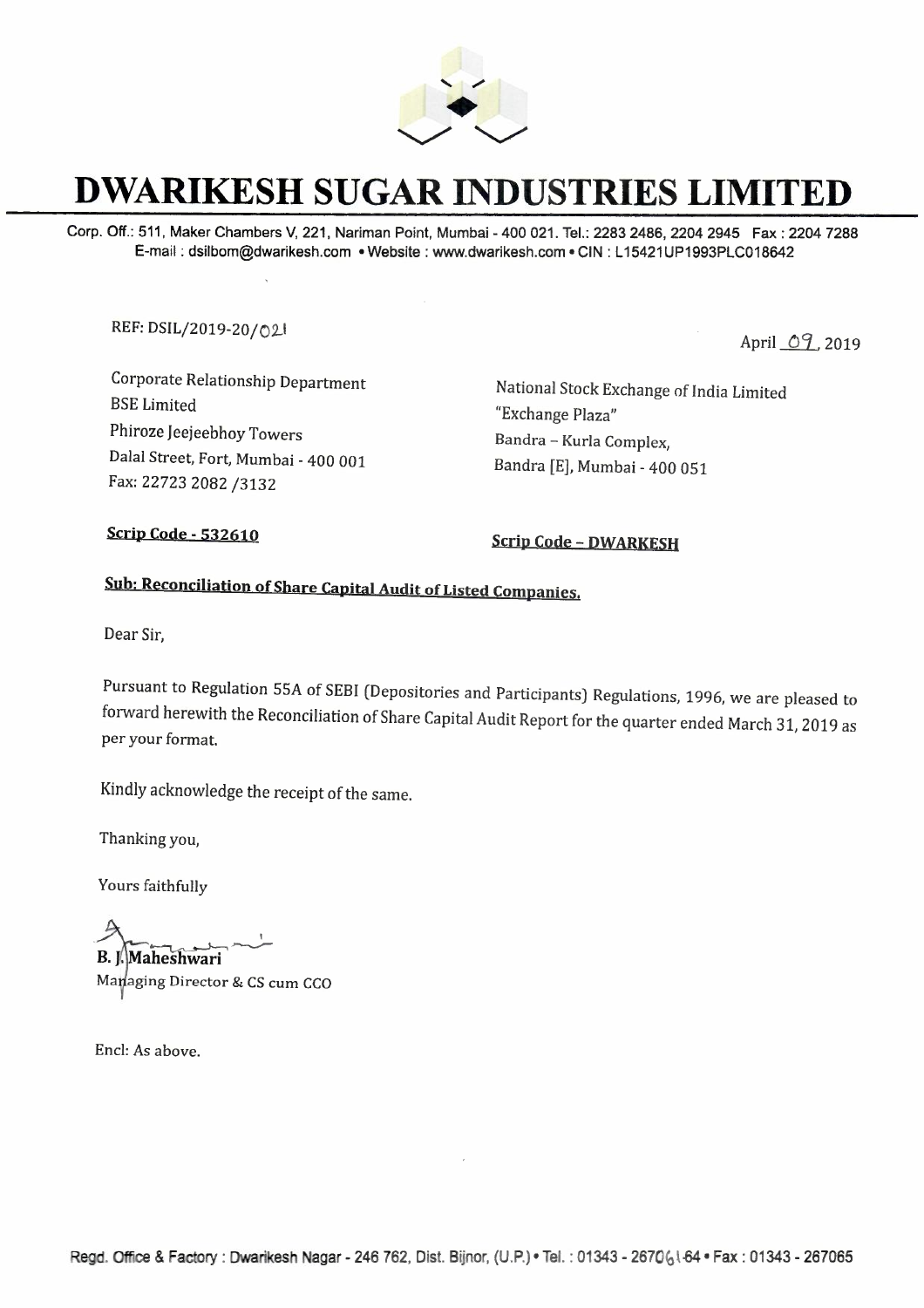. VIJAY KUMAR MISHRA B. Com. (Hons.), A.C.A., F.C.S. PARESH D PANDYA **B. Com., A.C.S.** 

## **VKM & ASSOCIATES**<br>PRACTISING COMPANY SECRETARIES

116,Trinity Building, 1st Floor, 227, Dr. C.H. Street, Behind Parsi Dairy, Marine Lines (E). Mumbai - 2. Tel.: 2207 7267 \* Fax: 2207 7542 Mob.: 93229 77388 • E-mail : vkmassociates@yahoo.com

**RECONCILIATION OF SHARE CAPITAL** 

## **{Regulation 76(1) of SEBI (Depositories and Participants) Regulations, 2018}**

| 1. For Quarter Ended         | : $31st March, 2019$                                 |
|------------------------------|------------------------------------------------------|
| 2. ISIN                      | : INE366A01041                                       |
| 3. Face Value                | : Rs. $1/-$                                          |
| 4. Name of the Company       | : M/s. Dwarikesh Sugar Industries Limited            |
| 5. Registered Office Address | : Dwarikesh Nagar-246 762, Dist. Bijnore,            |
|                              | Uttar Pradesh.                                       |
| 6. Correspondence Address    | : 511, Maker Chambers-V, 221, Nariman Point,         |
|                              | Mumbai - 400 021                                     |
| 7. Telephone & Fax Nos.      | : +91-22-2283 2468 & 2288 0690, Fax:+91-22-2280 8650 |
| 8. Email Address             | : dsilbom@dwarikesh.com                              |

9. Names of the Stock Exchanges where the company's securities are listed: **BSE Ltd and National Stock Exchange of India Ltd** 

| 10. Issued Capital                                                                                | Number of<br><b>Shares</b><br>188301470 | % of Total<br><b>Issued Capital</b><br>100 % |
|---------------------------------------------------------------------------------------------------|-----------------------------------------|----------------------------------------------|
| 11. Listed Capital (Exchange-wise)<br>(as per company record)                                     | 188301470                               | $100\%$                                      |
| 12. Held in dematerialised form in CDSL<br>13. Held in dematerialised form in NSDL<br>14. Physicl | 48570851<br>139459739<br>270880         | 25.80%<br>74.06%<br>0.14%                    |
| 15. Total No. of shares $(12+13+14)$                                                              | 188301470                               | $100\%$                                      |

16. Reasons for difference if any, between (10&1 l), (10&15), (11,15) :- **N.A.** 

17. Certifying the details of changes in share capital during the quarter under consideration **as per**  Table below :

| Particulars* | No. of<br><b>Shares</b> | Applied/<br><b>Not</b><br><b>Applied</b><br>for listing | Listed on<br><b>Stock</b><br><b>Exchanges</b><br>(Specify)<br>Names) | Whether<br>intimated<br>to CDSL | Whether<br>intimated<br>to NSDL | In-prin appr.<br><b>Pending for</b><br><b>SE</b> (Specify<br>Names) |
|--------------|-------------------------|---------------------------------------------------------|----------------------------------------------------------------------|---------------------------------|---------------------------------|---------------------------------------------------------------------|
| Nil          | Nil                     | Nil                                                     | Nil                                                                  | Nil                             | Nil                             | Nil                                                                 |

\*Rights, Bonus, Preferential Issue, ESOPS, Amalgamation, Conversion, Buyback, Capital Reduction, Forfeiture, Any other (to specify)

18. Register of Members is updated (Yes/ No) **YES**  If not, updated upto which date

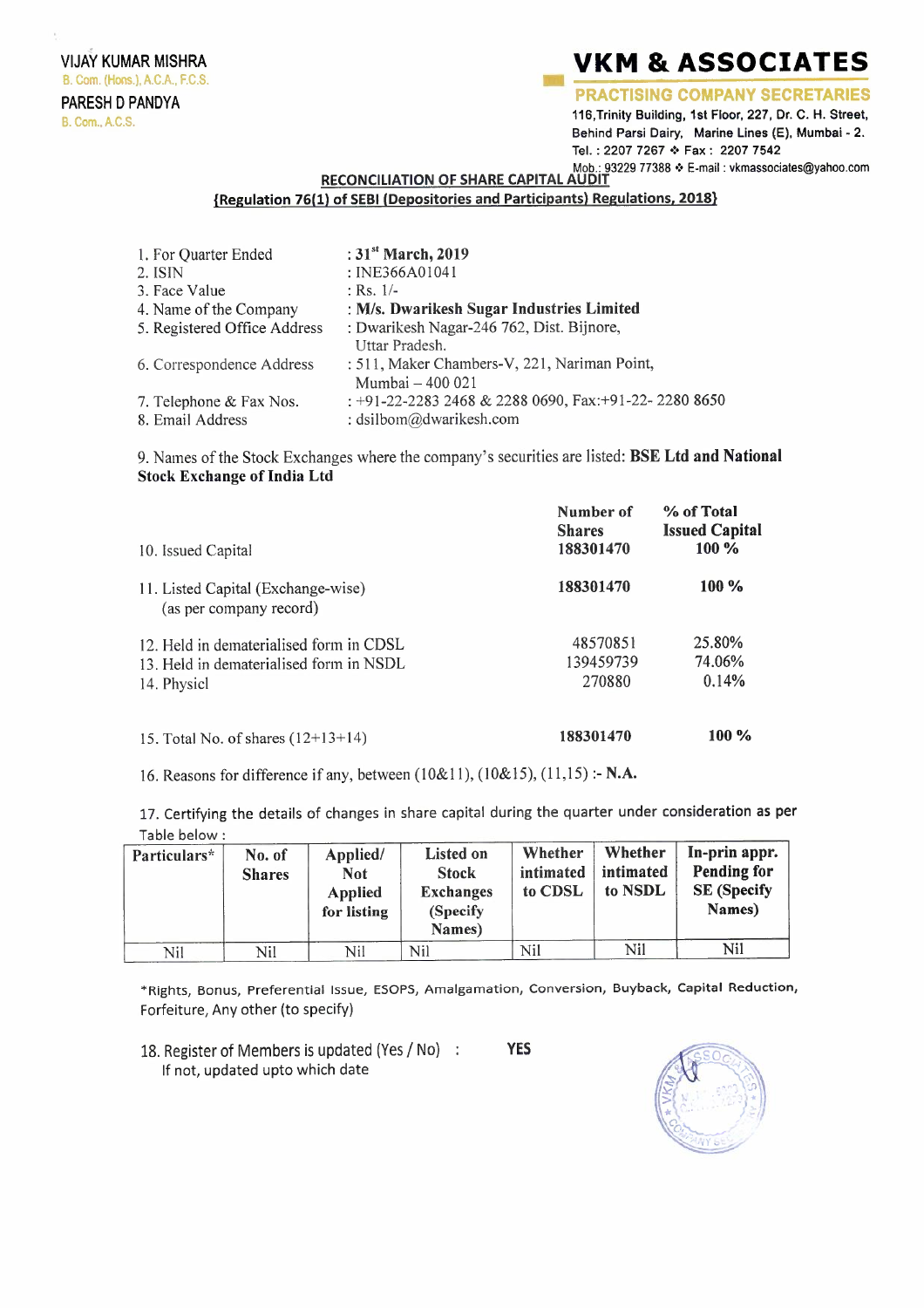19. Reference of previous quarter with regards to excess dematerialized shares, if any. **N.A.** 

20. Has the company resolved the matter mentioned in point no. 19 above in the current quarter? If not reason why? **N.A.** 

21. The total no. of request, if any, confirmed after 21 days and the total no. of requests pending beyond 21 days with the reason for delay:

| Total No. of demat requests   | No.      |  |     | of   No. of shares   Reasons for delay |
|-------------------------------|----------|--|-----|----------------------------------------|
|                               | requests |  |     |                                        |
| Confirmed after 21 days       | Nil      |  | Nil | Nil                                    |
| pending for more than 21 days | Nil      |  | Nil | Nil                                    |

22. Name, Telephone & Fax No. of the Compliance Officer of the Co.

**Name: Mr. B. J. Maheshwari Designation:** MD & CS cum CCO **Membership No.:** 2234 **Telephone No:** +91-22-2283 2468 **Fax No:** +91-22-2280 8650 **Email** ld:bjmaheshwari@dwarikesh.com

23. Name, Address, Tel. & Fax No., Regn. No. of the Auditor:

**CA/CS: Company Secretary Name of Certifying Auditor: Vijay Kumar Mishra Address:** 116, Trinity Co-op. Hsg. Soc., 227, Dr. C.H. Street, Marine Lines (East), Mumbai - 400 002 **Contact No** :+91-22-2207 7267 **Fax No:** +91-22-2207 7542 ' **Membership No:** F-5023 **Firm Registration number of audit firm: Name of firm: VKM** & **Associates COP No:** 4279